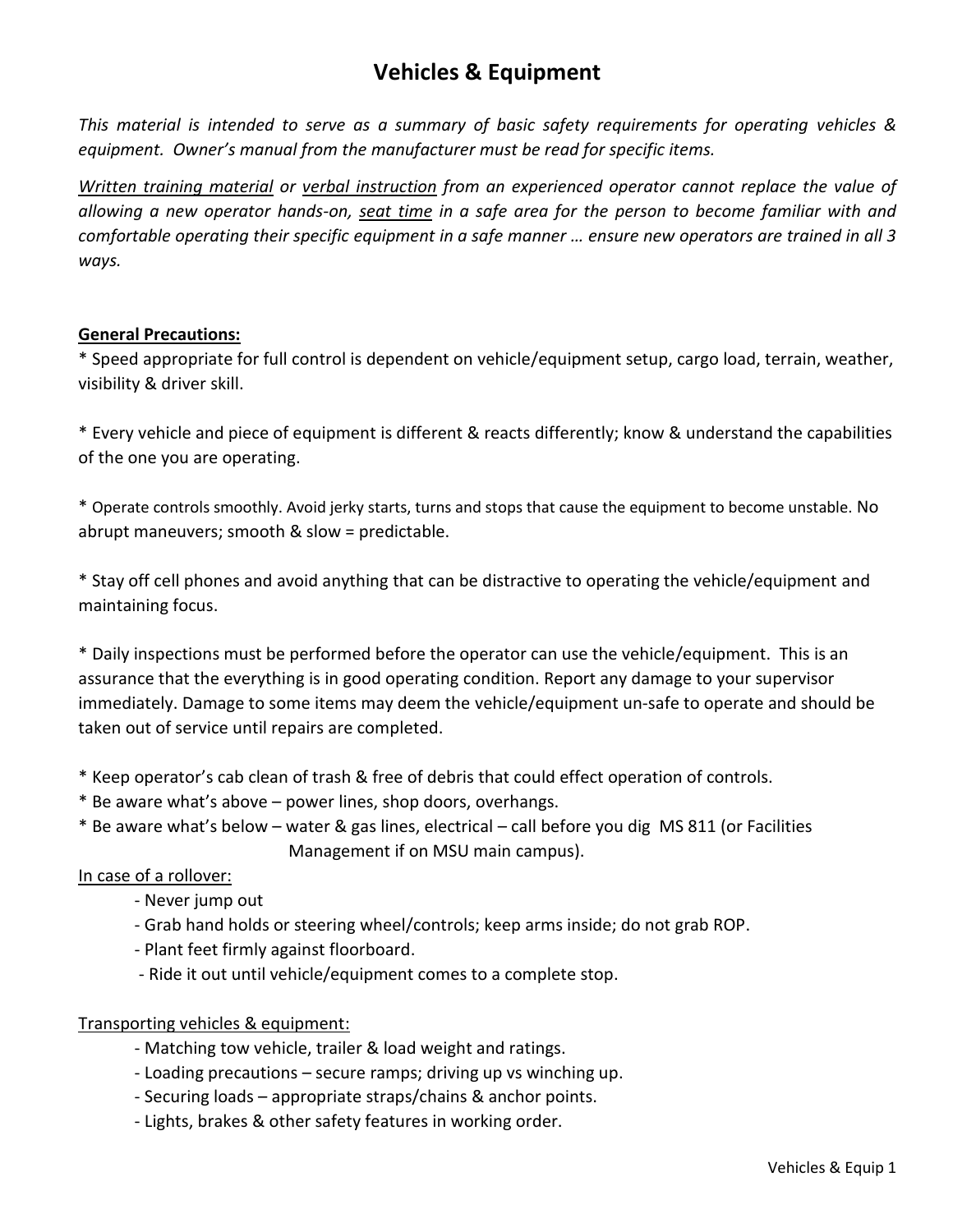# **UTVs / ATVs / Carts**

In light of the popularity of ATVs, UTVs, and carts for recreational purposes, remember that when at work these vehicles are to be used as a tool, not a toy – Keep speeds reasonable and no horseplay!

**UTV/Carts -** Commonly known as side-by-sides, Rangers, Mules, golf carts, etc. Always wear the seatbelt.

*Request from MAFES/ES Risk Management - UTV/Cart Safety Training handout sheet & video sheet*.

**ATV -** Commonly known as 4–wheelers. Always wear a helmet.

Tips & Practice Guide for the ATV Rider <https://atvsafety.org/wp-content/uploads/2018/03/ASI-ATV-Tips-Guide-2018.pdf> MSU Extension ATV Resources <http://extension.msstate.edu/atv-links-resources>

# **Industrial Trucks**

Commonly known as forklifts, variable reach lifts (like JLG type), aisle trucks, and powered pallet jacks. Hazards for each industrial truck is dependent on the equipment configuration itself and the environment where it is operated.

*Request from MAFES/ES Risk Management - Industrial Trucks program sheet*

# **Tractors**

The most common farm tractor and machinery related accidents result in approximately 20 fatalities annually in Mississippi.

*Request from MAFES/ES Risk Management - Tractor Safety program sheet*

National Ag Safety Database <http://nasdonline.org/1919/d001874/tractor-safety.html> MSU Extension Farm Safety/Tractor videos <https://www.youtube.com/playlist?list=PLv0hyvcm4p77FYBM7r6hgzXiVmQ7rY-5U>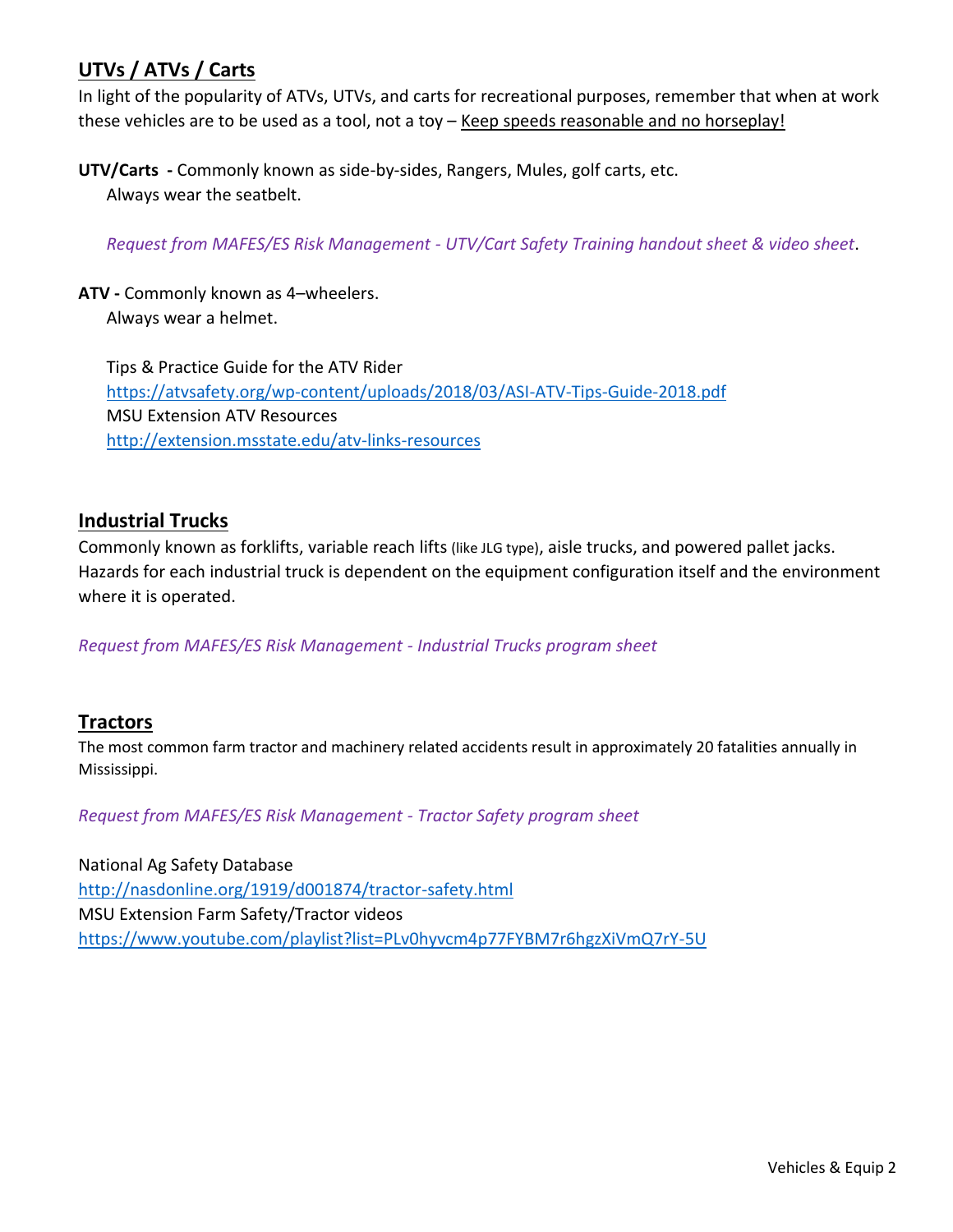## **Skid Steers**

A common piece of rolling stock used in agriculture is a skid steer loader. While they are compact enough to get in tight spaces and stout enough to handle different material and attachments, sometimes workers do not fully appreciate their potential hazards.

Workplace fatalities from skid steer involvement is overwhelmingly from being pinned between the bucket and frame or between the lift arm and frame. These skid steer accidents result in a tragedy because of activities such as …

- Working or standing under a raised lift arm or attachment without proper support device.
- Leaning out of the operator's compartment into the path of the moving lift arm.
- Bypassing or removing safety interlocks and equipment installed by the manufacturer.

#### **The following safe practices will minimize hazardous situations with a skid steer loader:**

- $\checkmark$  Always read and understand the operator's manual & follow the manufacturer's recommendations.
- $\checkmark$  Inspect the skid-steer loader to ensure that all safety systems are functioning properly prior to operating the equipment.
- $\checkmark$  Never permit riders on the skid-steer loader, in the bucket or attachment.
- $\checkmark$  Always keep bystanders a safe distance away from the work area.
- $\checkmark$  Always lower the bucket or attachment so that it is flat on the ground and set the parking brake before exiting.
- $\checkmark$  Do not leave the operator's seat while the engine is on. Never attempt to activate the controls unless properly seated with the seatbelt fastened and the seat bar (if equipped) lowered.
- $\checkmark$  Keep all body parts inside the cab while operating a skid-steer loader.
- $\checkmark$  Never modify, bypass, disable, or override safety systems.
- $\checkmark$  Travel and turn with the bucket in the lowest position possible. Carry the load low.
- $\checkmark$  Plan to load, unload, and turn on level ground, when possible.
- $\checkmark$  Never attempt maintenance or other work while lift arms or attachments are raised without using an approved lift arm support device. Replace protective guards and shields after repairs or service

## **MSU Vehicles**

Administrated by Procurement & Contracts department.

Fleet Management Guidelines

<https://www.procurement.msstate.edu/pdf/FleetManagementGuidelines.pdf>